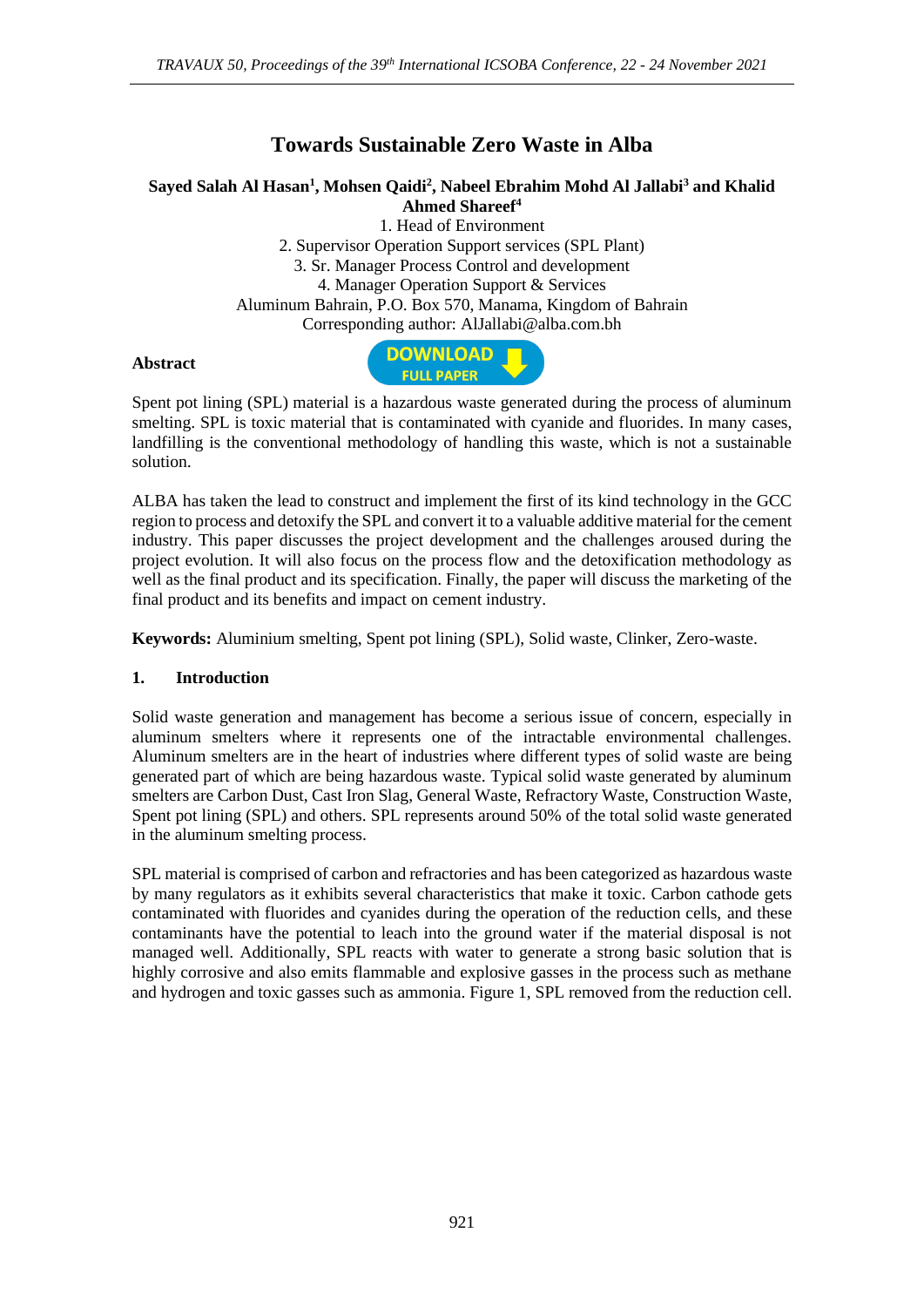

**Figure 1. SPL removed from the reduction cell.**

Disposal of SPL has been carried out conventionally through either landfilling direct, or washing in sea water before taking the material to a landfill. It requires the material to be landfilled in specifically engineered landfills that are fully insulated and designed to prevent contamination of soil and ground water. These methods have become unfavorable by many environmental regulators and more sustainable methods are sought that encourages sustainable solutions and the full recovery and conversion of the material to useful end products with zero-waste output and very low environmental footprint.

SPL mainly contains carbon (40-50 %), fluoride at around (10-18 %), aluminium (10-13 %), and cyanide (0.7- 4.5 %). Such material can be useful in certain processes like cement and steel industries that is both economical and environmentally sound [1]. The most valuable constituent in this case is the fluoride which serves to lower the temperature of clinker in the cement industry and improves the formation of complexes inside the clinker [2] so that a higher yield of Portland cement is obtained.

## **2. Exploring the Optimum Process for ALBA's SPL Treatment**

The journey to reach and identify the most suitable SPL treatment process for ALBA has taken almost a decade where a common effort with the GAC smelters was started in 2008. In 2009 ALBA sent a team to evaluate many different processes/approaches by which SPL was being handled. The team concluded that the processes/approaches evaluated then were neither mature nor complete. Nevertheless, ALBA management didn't stop the effort and started again to look into the possibility of collaborating with a small cement plant available in Bahrain. Unfortunately, this collaboration didn't grant the aimed result due to the small size and other limitation with the cement plant. ALBA's efforts continued into 2017 where some potential processes were identified again and an evaluation process started.

### **2.1 Technology Selection**

After shortlisting the potential treatment processes and associated technology suppliers, it was decided to approach three suppliers to evaluate their offerings and to short list a recommended supplier. Based on the thorough analysis, technology benchmarking and due diligence, REGAIN technology was selected. REGAIN technology has been handling Tomago smelters SPL since 2003.